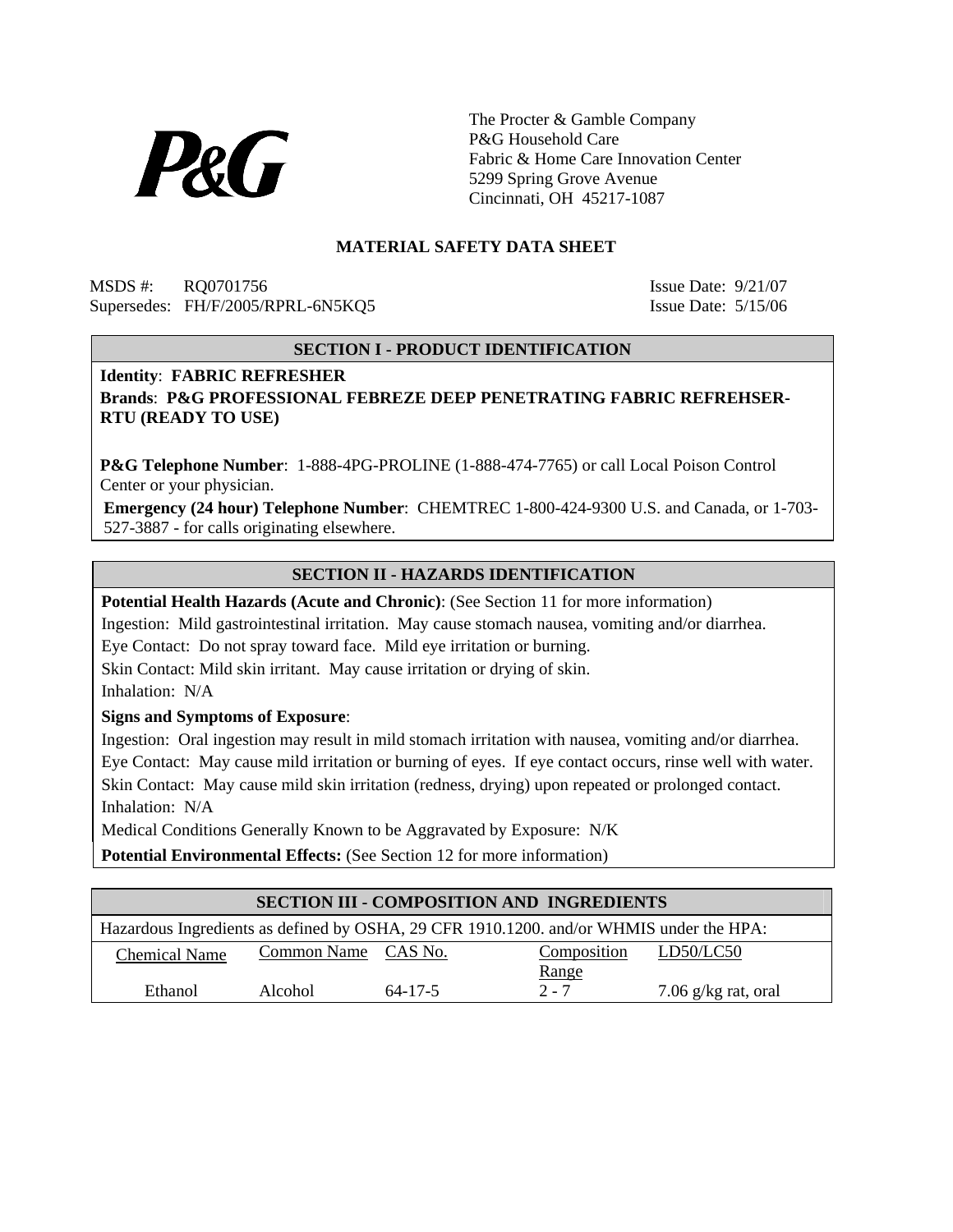## **SECTION IV – FIRST AID INFORMATION**

## **First Aid Procedures**:

Ingestion: Rinse mouth with a glassful of water. Do NOT induce vomiting without medical advice. If symptoms persist, seek immediate medical attention.

Eye Contact: Flush immediately with water for 15 minutes; remove contact lenses if applicable. If symptoms persist, seek immediate medical attention.

Skin Contact: Rinse skin with warm water and soap. If symptoms persist, seek immediate medical attention.

Inhalation: N/A

**Note to Physician:** (if applicable)

**Other:** Product package has the following precautionary statement:

FRONT PANEL: **KEEP OUT OF REACH OF CHILDREN.** 

BACK PANEL: **EYE IRRITANT:** Avoid eye contact. Do not spray directly toward face. If eye contact occurs, rinse thoroughly with water. If irritation persists, seek medical attention.

#### **SECTION V - FIRE FIGHTING INFORMATION**

**Flash Point (Method Used):**  $70^{\circ}C / 158^{\circ}F$  (cc) Although this product has a flashpoint <93 $^{\circ}C/200^{\circ}F$ (cc), it is an aqueous solution ( $>50\%$  water  $< 24\%$  by volume of alcohol) that does not sustain combustion.

# **Flammable Properties:**

Upper Flammable Limit: N/K

Lower Flammable Limit: N/K

**Explosive Limits:** UEL: N/A LEL: N/A

**Auto-ignition Temperature:** N/A

**Hazardous Combustion Products:** N/K

**Explosion Data (Sensitivity to Mechanical Impact):** N/K **Explosion Data (Sensitivity to Static Discharge):** N/K

#### **Extinguishing Media**:

Suitable: Water, dry chemical or carbon dioxide (Co2).

Unsuitable: N/K

#### **Protection of Firefighters**:

Specific Hazards Arising from the Material: N/K

Protective Equipment and Precautions for Firefighters: Normal firefighting gear.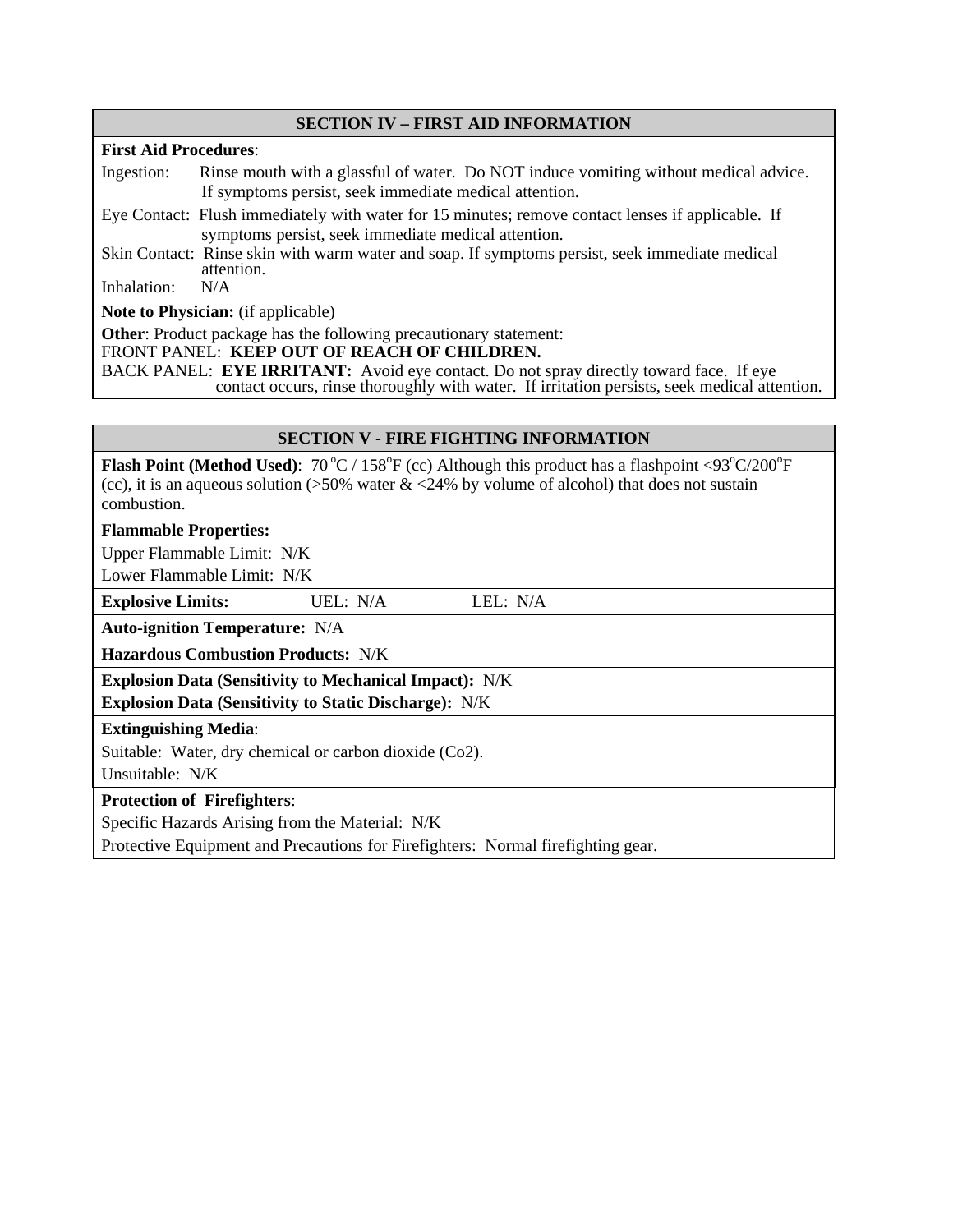## **SECTION VI - ACCIDENTAL RELEASE MEASURES**

## **Personal Precautions:** N/K

**Environmental Precautions:** DISPOSAL SHOULD BE IN ACCORDANCE WITH FEDERAL, STATE/PROVENCIAL AND LOCAL REGULATIONS. Do not landfill.

**Methods for Containment:** Use water spray to dilute and/or wash away spills to avoid exposure and to protect persons working to stop/repair leak. Any spills are to be prevented from entering waterways. Sorbents may be used.

**Methods for Cleanup:** Use water, dry chemical or carbon dioxide (Co2). Use water spray to dilute and/or wash away spills to avoid exposure and to protect persons working to stop/repair leak. Any spills are to be prevented from entering waterways. Sorbents may be used.

**Other Information**: (if applicable)

## **SECTION VII – HANDLING AND STORAGE**

**Precautions To Be Taken in Handling:** Do not get this material in contact with eyes and/or skin. **Precautions To Be Taken in Storage:** Store in cool, dry place. Keep out of reach of children.

## **SECTION VIII - EXPOSURE CONTROLS / PERSONAL PROTECTION**

**Exposure Guidelines:** 

**Engineering Controls:** N/K

**Personal Protective Equipment (PPE):** 

Eye/Face Protection: Chemical goggles may be needed if a splash of solution is likely. Eye wash station recommended.

Skin Protection: Protective gloves may be needed if a splash of solution is likely.

Respiratory Protection: None required.

#### **SECTION IX - PHYSICAL AND CHEMICAL PROPERTIES**

| Appearance (color, physical form, shape): clear,<br>colorless                                                   | <b>Flash Point (Method Used):</b> $70^{\circ}C / 158^{\circ}F$ (cc)<br>Although this product has a flashpoint<br>$\langle 93^{\circ}$ C/200 $^{\circ}$ F (cc), it is an aqueous solution (>50%<br>water $<24\%$ by volume of alcohol) that does not<br>sustain combustion. |  |  |  |  |
|-----------------------------------------------------------------------------------------------------------------|----------------------------------------------------------------------------------------------------------------------------------------------------------------------------------------------------------------------------------------------------------------------------|--|--|--|--|
| <b>Odor:</b> mild fragrance                                                                                     | <b>Reserve Alkalinity: N/A</b>                                                                                                                                                                                                                                             |  |  |  |  |
| <b>Odor Threshold:</b> N/A                                                                                      | <b>Solubility in Water: Soluble</b>                                                                                                                                                                                                                                        |  |  |  |  |
| <b>Physical State:</b> liquid                                                                                   | <b>Decomposition Temperature:</b> N/A                                                                                                                                                                                                                                      |  |  |  |  |
| Vapor Pressure (mm Hg): N/A                                                                                     | Evaporation Rate (nBuOAc=1): $N/K$                                                                                                                                                                                                                                         |  |  |  |  |
| <b>Vapor Density (Air=1): N/A</b>                                                                               | <b>Specific Gravity/Density:</b> $~1.0$                                                                                                                                                                                                                                    |  |  |  |  |
| <b>Boiling Point: N/K</b>                                                                                       | <b>Melting/Freezing Point: N/A</b>                                                                                                                                                                                                                                         |  |  |  |  |
| <b>Partition Coefficient (n-octanol/water): N/A</b>                                                             | <b>pH</b> (neat): $4.0 - 5.0$                                                                                                                                                                                                                                              |  |  |  |  |
| <b>Volatile Organic Compound (VOC):</b> Product complies with State and Federal regulations for VOC<br>content. |                                                                                                                                                                                                                                                                            |  |  |  |  |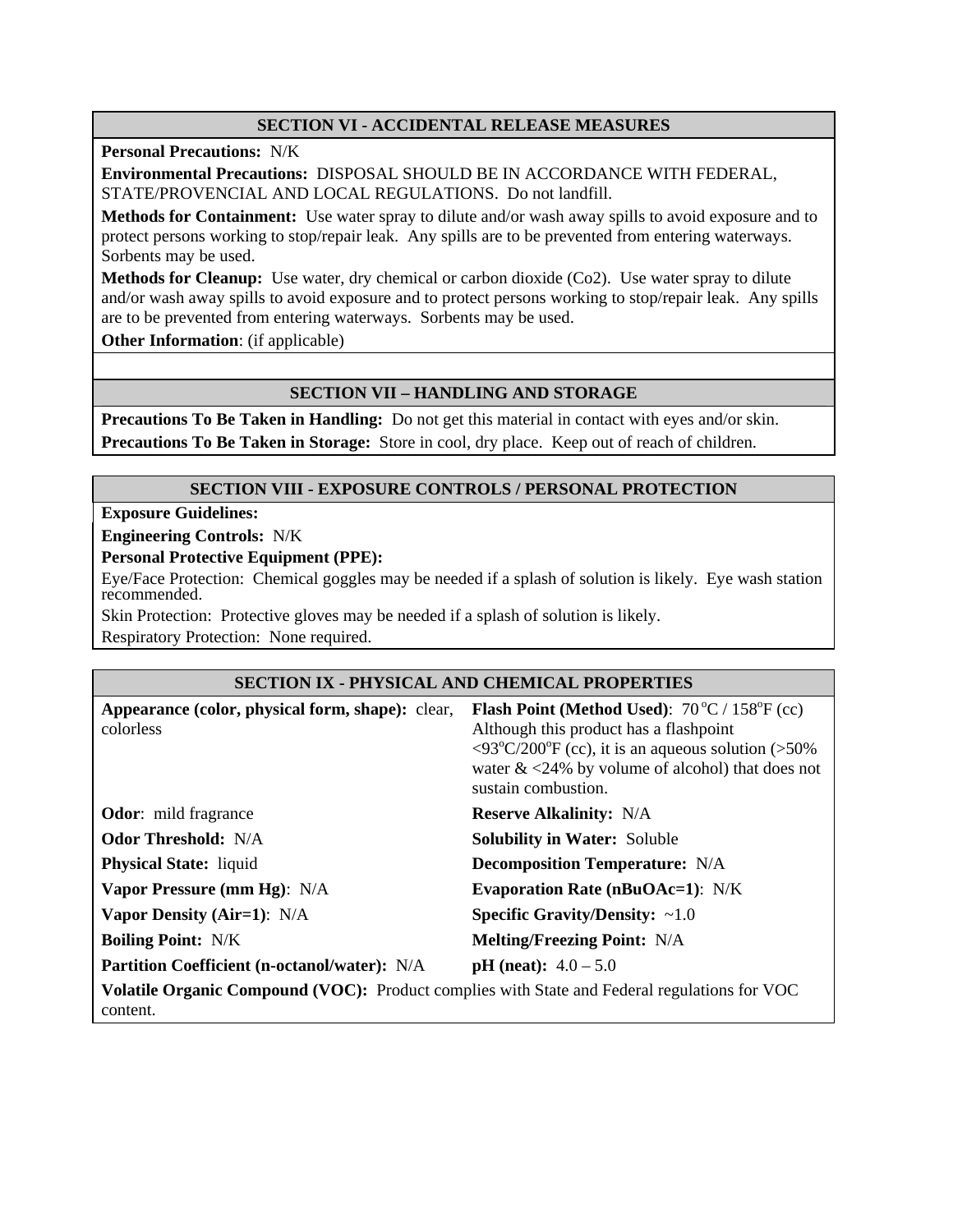## **SECTION X - STABILITY AND REACTIVITY**

**Chemical Stability:** Stable at normal conditions.

**Conditions to Avoid:** N/K

**Incompatible Materials:** N/K

**Hazardous Decomposition Products:** N/K

### **Possibility of Hazardous Reactions:** N/K

## **SECTION XI - TOXICOLOGICAL INFORMATION**

Oral ingestion may cause nausea, vomiting, and/or diarrhea. Exposure to skin or eyes may cause mild irritation or burning.

**Chronic Effects:** N/K

**Target Organs:** N/K

**Carcinogenicity:** This finished product is not carcinogenic. NTP: No IARC: No

#### **SECTION XII - ECOLOGICAL INFORMATION**

This product is not considered harmful to aquatic organisms or to cause long-term adverse effects in the environment at relevant environmental concentrations. It should not be disposed of directly into the environment.

## **SECTION XIII - DISPOSAL CONSIDERATIONS**

**Waste Disposal Method**: DISPOSAL IS TO BE PERFORMED IN ACCORDANCE WITH FEDERAL, STATE/PROVINCIAL AND LOCAL REGULATIONS.

*Non-Household Setting (US Federal)*: Products covered by this MSDS, in their original form, when disposed as waste, are considered non-hazardous waste according to Federal RCRA regulations (40 CFR 261). Disposal should be in accordance with local, state and federal regulations. The product waste is not considered RCRA hazardous since it is an aqueous solution (>50% water) that contains <24% by volume of alcohol.

*Non-Household Setting (California)*: Hazardous, in accordance with 22 CCR 66261.20 through 22 CCR 66261.24

#### **SECTION XIV - TRANSPORT INFORMATION**

**Ground Transport (US DOT)**: Not regulated

**Air Transport (IATA)**: Not regulated

**Marine/Water Transport (IMDG)**: Not regulated